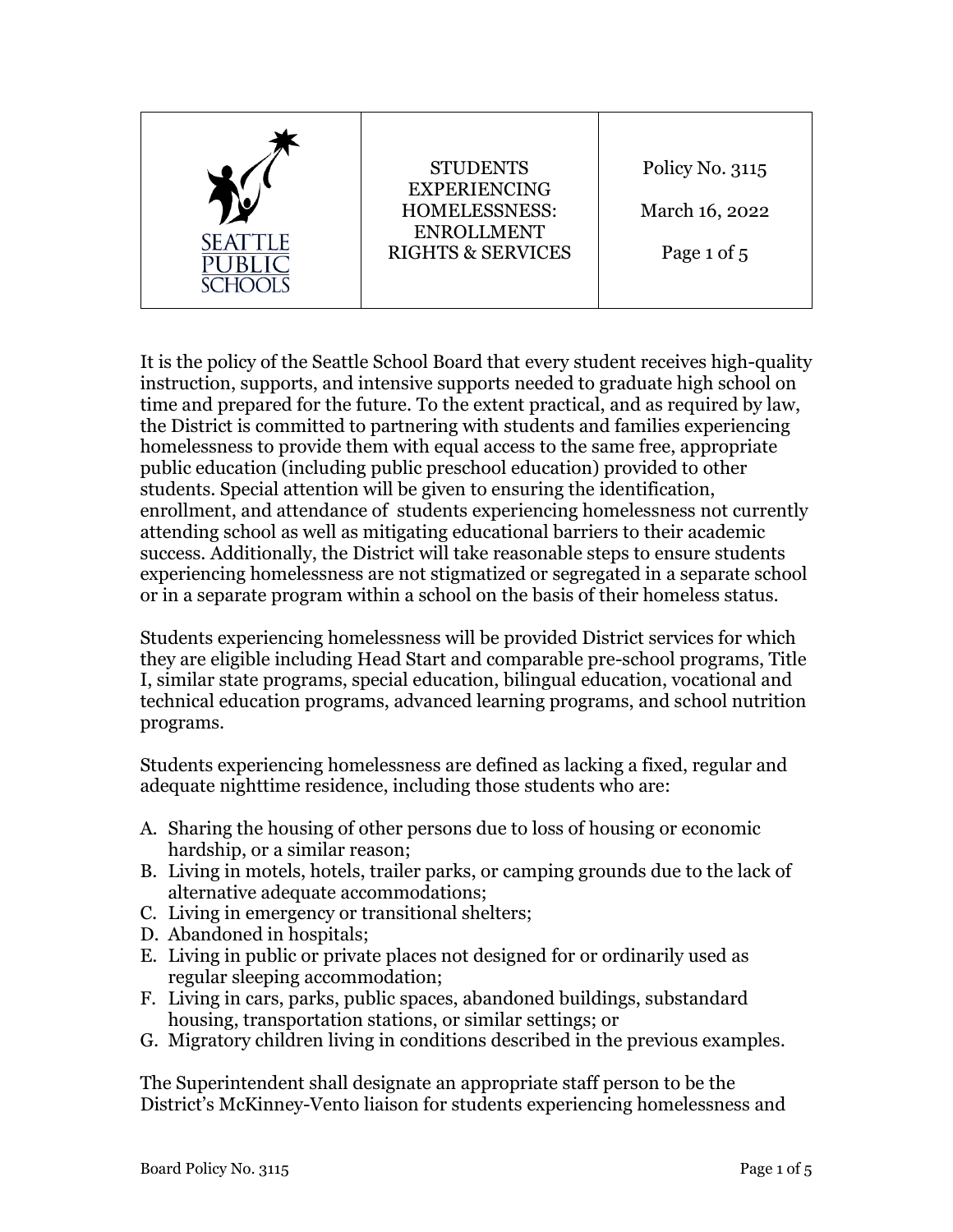their families. This individual will be referred to as the McKinney-Vento liaison or Homeless Liaison. The Homeless Liaison shall carry out the duties listed in the procedure that accompanies this policy.

The principal of each elementary, K-8, middle, and high school will designate a point of contact for such youth. The point of contact shall be responsible for identifying homeless and unaccompanied homeless youth and connecting them with the district's Homeless Liaison. The Homeless Liaison is responsible for training the building points of contact.

## **Best Interest Determination**

In making a determination as to which school is in the student experiencing homelessness' best interest to attend, the District will presume that it is in the student's best interest to remain enrolled in their school of origin unless such enrollment is against the wishes of the parent/guardian or unaccompanied youth. Students experiencing homelessness will continue to be enrolled in their school of origin until the end of the academic year in which they obtain permanent housing.

Attendance options will be made available to families experiencing homelessness on the same terms as families residing in the District, including attendance rights acquired by living in attendance areas, other student assignment policies, and intra and inter-district choice options.

If there is an enrollment dispute, the student will be immediately enrolled in the school in which enrollment is sought, pending resolution of the dispute. The parent, guardian, or unaccompanied youth will be informed of the District's decision and the reasons therefore, (or informed if the student does not qualify for McKinney-Vento, if applicable) and their appeal rights in writing and in a language they can understand. The McKinney-Vento Liaison will carry out dispute resolution as provided by state policy. Unaccompanied youth will also be enrolled pending resolution of the dispute.

Once the enrollment decision is made, the District will immediately enroll the student, pursuant to District policies. However, enrollment may not be denied or delayed due to the lack of any document normally required for enrollment, including academic records, medical records, proof of residency, mailing address, or other documentation. Additionally, enrollment may not be denied or delayed due to missed application deadlines, fees, fines, or absences at a previous school.

If the student does not have immediate access to immunization records, the student shall be admitted under a personal exception. Students and families should be encouraged to obtain current immunization records or immunizations as soon as possible, and the Homeless Liaison is directed to assist. Records from the student's previous school will be requested pursuant to District policies. Emergency contact information is required at the time of enrollment consistent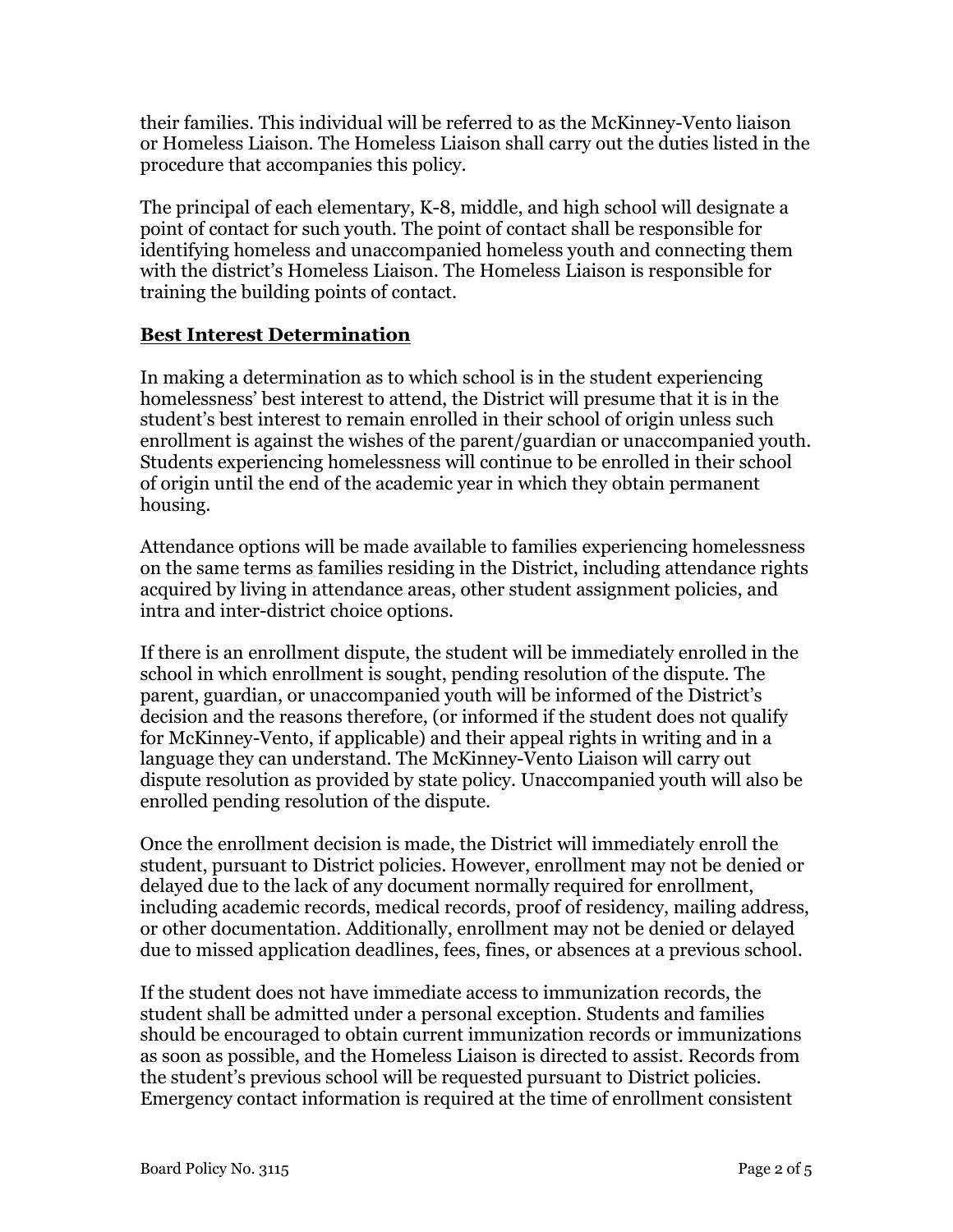with District policies, and in compliance with the State's Address Confidentiality Program when necessary. However, the District may not demand emergency contact information in a form or manner that creates a barrier to enrollment and/or attendance at school.

Students experiencing homelessness are entitled to transportation to their school of origin or the school where they are to be enrolled. If the school of origin is in a different district, or a student experiencing homelessness is living in another district but will attend their school of origin in this District, the District will coordinate the transportation services necessary for the student, or will divide the costs equally.

The Homeless Liaison shall coordinate with local social service agencies that provide services to homeless children and youths and their families; other school districts on issues of transportation and records transfers; and state and local housing agencies responsible for comprehensive housing affordability strategies. This coordination includes providing public notice of the educational rights of students experiencing homelessness where such children and youth receive services under the McKinney-Vento Act, such as schools, family shelters and food banks. The notice must be disseminated in a manner and form that parents, guardians, and unaccompanied youth receiving such services can understand, including, if necessary and to the extent feasible, in their native language. The Homeless Liaison will also review and recommend amendments to District policies that may act as barriers to the enrollment of students experiencing homelessness and will participate in professional development and other technical assistance activities, as determined by Washington State Office of Superintendent of Public Instruction (OSPI) coordinator for homeless children and youth programs.

The district will:

- Strongly encourage district staff, including substitute and regular bus drivers to annually review the video posted on the OSPI website on identification of student homelessness;
- Strongly encourage every District-designated homeless student liaison to attend trainings provided by the state on identification and serving homeless youth. Ensure that the District includes in materials provided to all students at the beginning of the school year or at enrollment, information about services and support for students experiencing homelessness (i.e., the brochure posted on the OSPI website);
- Use a variety of communications each year to notify students and families about services and support available to them if they experience homelessness (e.g., distributing and collecting a universal annual housing intake survey, providing parent brochures directly to students and families, announcing the information at school-wide assemblies, posting information on the District's website).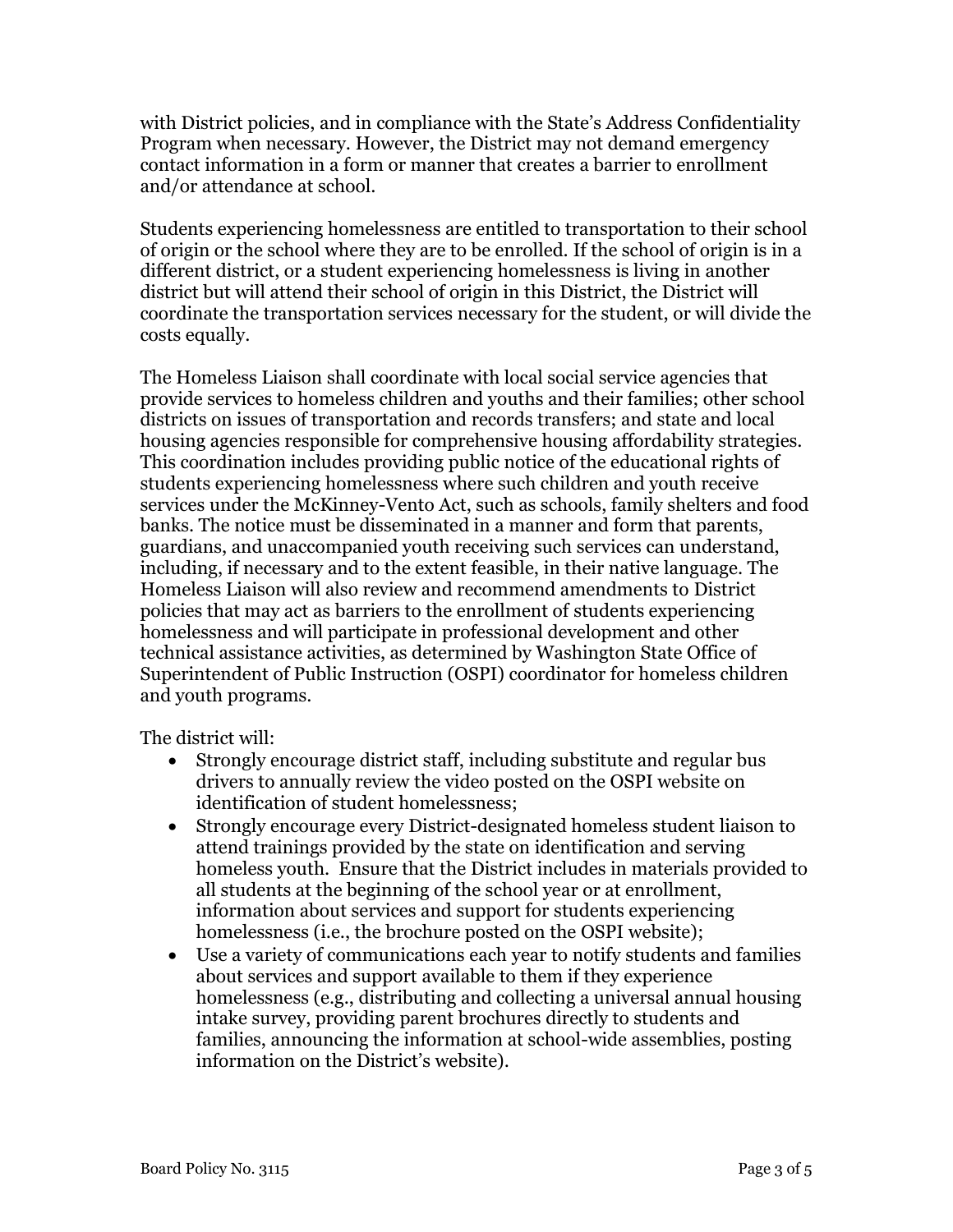## **Facilitating On-Time Grade Level Progression**

To ensure students achieve on-time grade level progression the district will:

- 1) waive specific courses required for graduation for students experiencing homelessness when similar coursework has been satisfactorily completed in another school district; or
- 2) provide reasonable justification for denial of the waiver.

In the event the district denies a waiver and the student would have qualified to graduate from their sending school district, the district will provide an alternative process for obtaining required coursework so that the student may graduate on time.

The district will consolidate partial credit, unresolved, or incomplete coursework and will provide students experiencing homelessness with opportunities to accrue credit in a manner that eliminates academic and nonacademic barriers for the student.

For students who have been unable to complete an academic course and receive full credit due to withdrawal or transfer, the district will grant partial credit for coursework completed before the date of the withdrawal or transfer. When the district receives a transfer student in these circumstances, it will accept the student's partial credits, apply them to the student's academic progress, graduation, or both, and allow the student to earn credits regardless of the student's date of enrollment in the district.

In the event a student is transferring at the beginning of or during their junior or senior year of high school and is ineligible to graduate after all alternatives have been considered, the district will work with the sending district to ensure the awarding of a diploma from the sending district if the student meets the graduation requirements of the sending district.

In the event a student enrolled in three or more school districts as a high school student, has met state requirements, has transferred to the district, but is ineligible to graduate from the district after all alternatives have been considered, the district will waive its local requirements and ensure that the student receives a diploma.

## **Informed Consent for Healthcare**

Informed consent for healthcare on behalf of a student experiencing homelessness may be obtained from a school nurse, school counselor, or the Homeless Liaison when:

a. Consent is necessary for non-emergency, outpatient, primary care services, including physical examinations, vision examinations and eyeglasses, dental examinations, hearing examinations and hearing aids, immunizations, treatments for illnesses and conditions, and routine